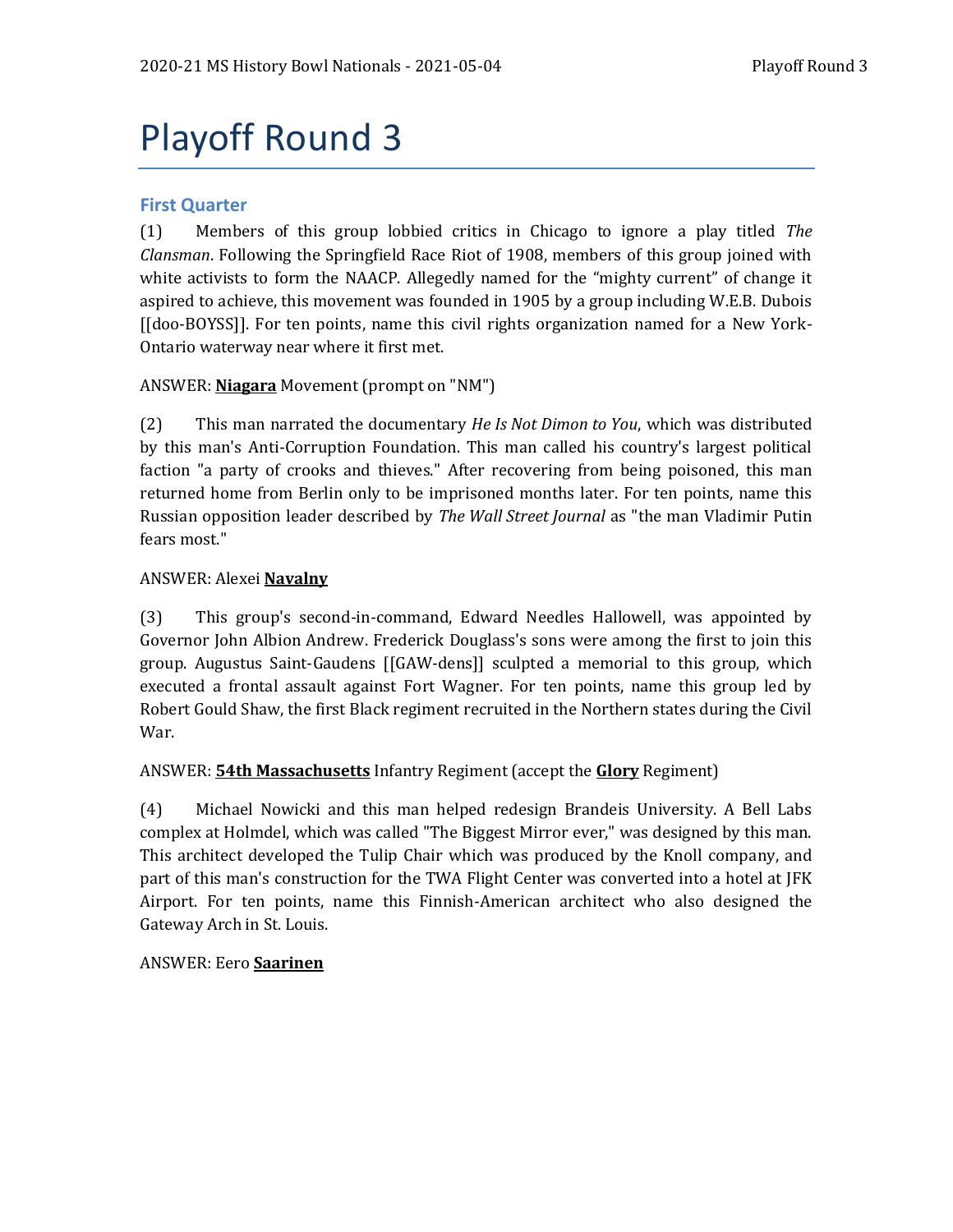(5) During a conflict with police, one leader of this country said, "If you want to kill the president, here he is, kill him if you have the guts." This country faced 2019 anti-austerity demonstrations at Carondelet [[kah-ROHN-deh-let]] Palace. This country elected the Guillermo Lasso as president in 2021. For ten points, name this South American country which granted asylum to Julian Assange from 2012 to 2019.

# ANSWER: Republic of **Ecuador** (accept República del **Ecuador**)

(6) This man served as a conduit for correspondence between his employer, Andrew Jackson, and James Madison on topics such as nullification. This man participated in a shady slave trade scheme revealed by abolitionist Richard Robert Madden while this man was serving as U.S. consul to Cuba. In part due to his inability to gain Baja California, James Polk fired this negotiator for supposed insubordination. For ten points, name this man who negotiated the Treaty of Guadalupe Hidalgo.

## ANSWER: Nicholas **Trist**

(7) A royal huntsman was the dedicatee of a painting by this artist which depicts the competition between Arachne [[ah-RAHK-nee]] and Athena. A checkered flag and lances feature in one work by this artist paying homage to Ambrogio [[ahm-BROH-zhoh]] Spinola. A painting featuring an *Infanta*, a dog, and two people with dwarfism was completed by this man for Philip IV. For ten points, name this artist of *The Surrender of Breda* and *Las Meninas*.

#### ANSWER: Diego **Velázquez**

(8) This organization was established by Colonel Dragutin Dimitrijević [[drah-GOO-tin dee-mee-tree-YEH-vitch]], also known as Apis [[AH-peess]], who was executed on charges of treason in 1917. In 1903, this organization's founder carried out the May Coup, which culminated in the deaths of King Alexander and Queen Draga of Serbia. For ten points, name this organization responsible for planning the assassination of Archduke Franz Ferdinand.

#### ANSWER: The **Black Hand** (accept **Crna ruka**; accept **Unification or Death**)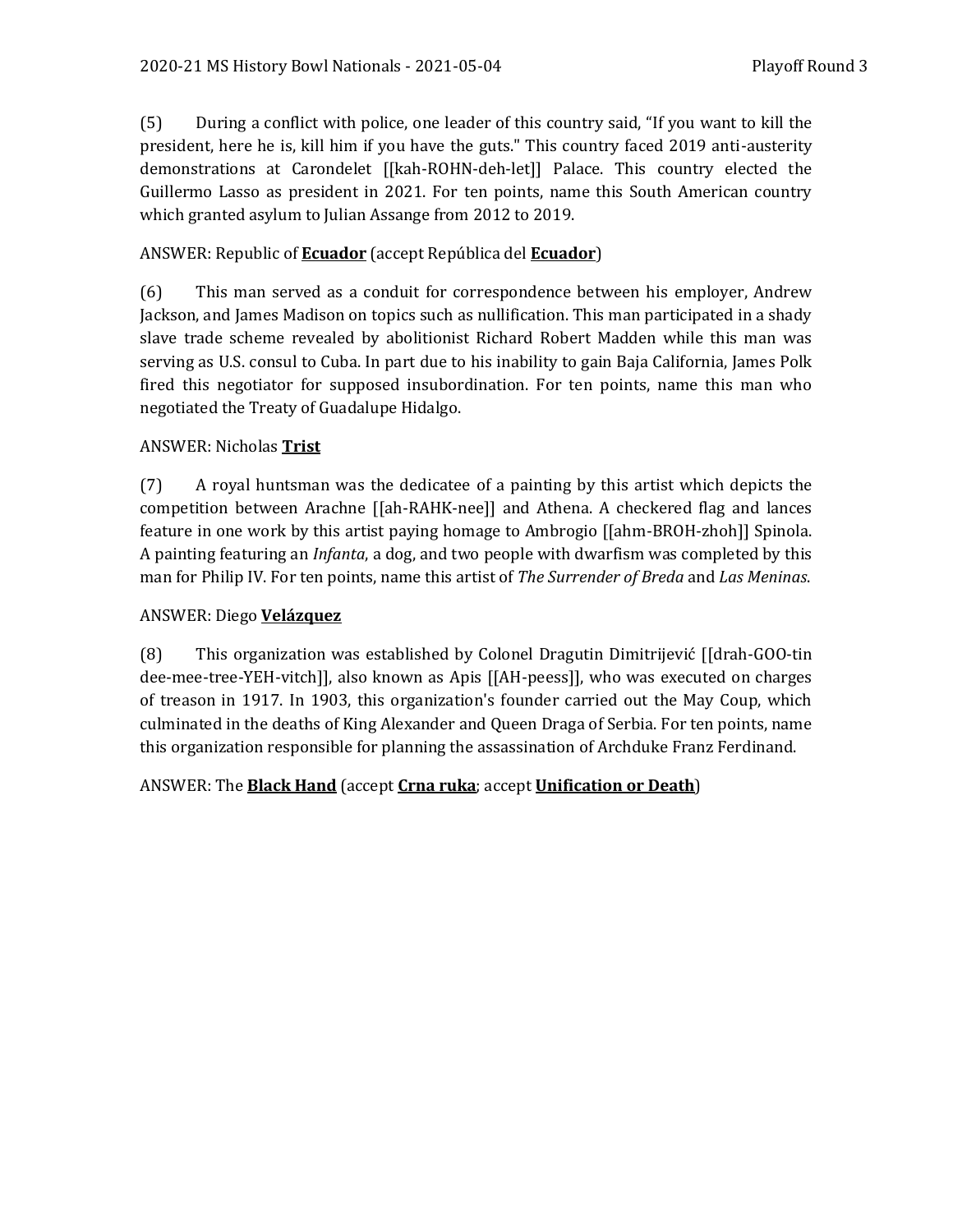# **Second Quarter**

(1) During this meeting, one leader asked another if he was willing to "turn down a historic opportunity because of a single word." One side at this meeting called for the restriction of SDI research to laboratories, which contributed to the breakdown of negotiations. This meeting led to the signing of the Intermediate-Range Nuclear Forces Treaty a year later in 1987. For ten points, name this summit between Mikhail Gorbachev and Ronald Reagan.

#### ANSWER: **Reykjavík** Summit

BONUS: Due to China's growth of missile forces and the suggestion of Russian noncompliance, this U.S. president suspended the Intermediate-Range Nuclear Forces Treaty. Russia did the same the following day.

#### ANSWER: Donald **Trump**

(2) While her husband was a cabinet member, this woman served as president of the Girl Scouts of the USA. This student of Mandarin travelled extensively with her husband while he worked as a mining engineer. This woman was the only female geology major during her time at Stanford, where she met her husband. For ten points, name this First Lady during the presidency of FDR's predecessor.

#### ANSWER: **L**ou **Hoover**

BONUS: Although Herbert and Lou Hoover met in California, they were born and raised just 90 miles apart from one another, in West Branch and Waterloo respectively, in this U.S. state.

#### ANSWER: **Iowa**

(3) The singer of this song claims, "We'd love to see the plan." The lines "brother you have to wait" and "you can count me out" generated controversy for this song, which was released as the B-side of "Hey Jude." Later walked back by its writer's song "Power of the People," this song denounced the violence of the New Left. For ten points, name this Beatles song written amidst the wave of protests in 1968.

#### ANSWER: **"Revolution"** (accept **"Revolution** 1")

BONUS: This arch-conservative expressed approval for the message of "Revolution" in the *National Review*. This author of *God and Man at Yale* controversially threatened to knock out Gore Vidal during a televised debate after the latter called him a "crypto-Nazi."

ANSWER: William F(rank) **Buckley**, Jr.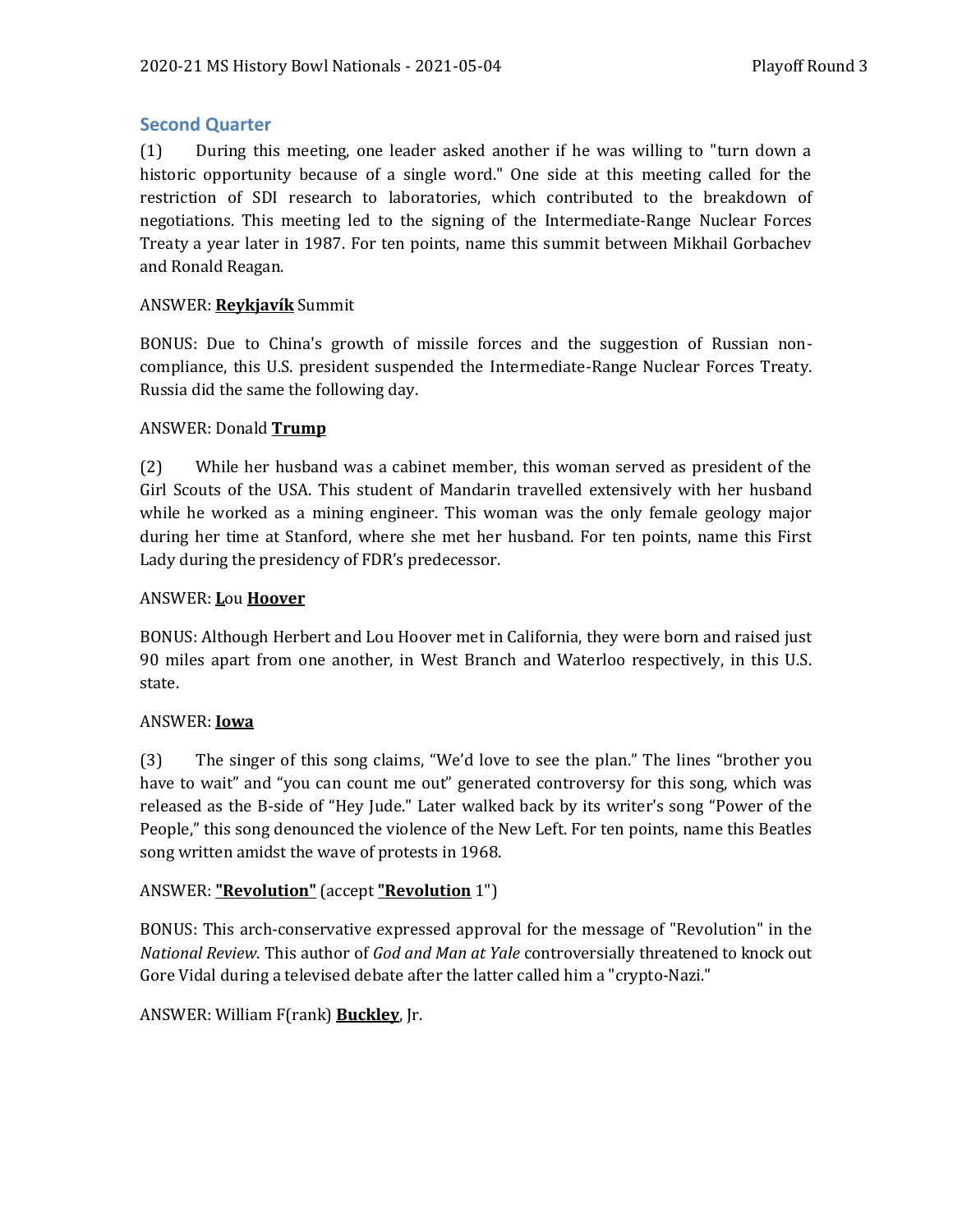(4) This organization was founded in 1971 by thirteen individuals including Charles Diggs and John Conyers. In 2011, Allen West became the first Republican member of this organization in fourteen years. In 2020, clothing made of kente cloth was handed out by members of this group to those House members observing 8 minutes and 46 seconds of silence. For ten points, name this caucus consisting entirely of African-Americans.

# ANSWER: **Congressional Black** Caucus (or **CBC**)

BONUS: The predecessor to the CBC, the Democratic Select Committee, was founded by a group including this woman from New York, the first Black woman ever elected to the U.S. Congress.

# ANSWER: Shirley **Chisholm**

(5) Special end tables were named for this man's "Stands," which featured cast iron bases and an extendible pipe leg. Levin Corbin Handy took over this man's business, which had a studio at 359 Broadway. William Page trained this man, who created the *Gallery of Illustrious Americans*. Alexander Gardner and Timothy O'Sullivan worked as assistants for this man, who produced works like *The Dead of Antietam*. For ten points, name this Civil War photographer.

# ANSWER: Mathew **Brady**

BONUS: A few years before Brady, British war photographer Roger Fenton took photos of the carnage at Sevastopol during the Crimean War, as well as an area near where this failed charge took place, made famous by Alfred, Lord Tennyson.

# ANSWER: Charge of the **Light Brigade**

(6) This event resulted in the collapse of Finance One, the largest finance company of the country in which it originated. This event was a significant cause of Suharto's fall from power, due to the rupiah being drastically devalued. For ten points, name this 1997 event which started with the collapse of the Thai baht, triggering capital flight and a major market slump in countries including Indonesia and Malaysia.

# ANSWER: 1997 **Asian Financial** Crisis (accept **Tom Yum Koong** crisis)

BONUS: The Asian Financial Crisis caused Kia Motors to ask the government for emergency loans, eventually leading to their takeover by this largest car manufacturer in South Korea, the third largest in the world behind Toyota and Volkswagen.

# ANSWER: **Hyundai** Motor Group (or **Hyundai** Motor Company)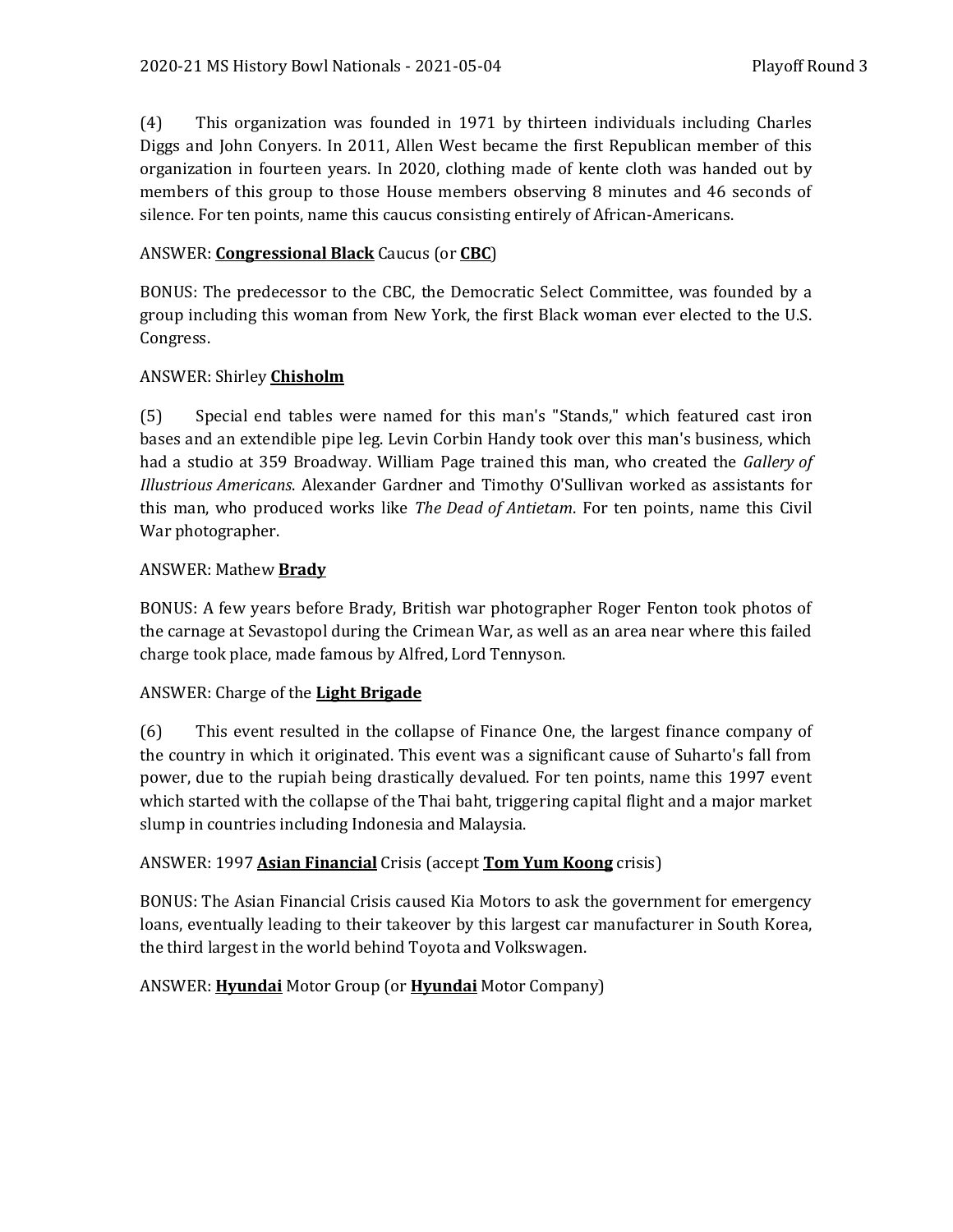(7) This man received the Grass Crown for his defeat of various Italic tribes in the Social War. The Sack of Athens was overseen by this man, who ordered mass executions of members of the *equites* [[EH-kwee-tehs]]. This man led a coup that was enabled by his rival's military reforms which gave generals stronger control of their armies. For ten points, name this rival of Gaius Marius who revived the office of dictator in the late Roman Republic.

## ANSWER: Lucius Cornelius **Sulla** Felixelius

BONUS: After considering his work done, Sulla retired to his country estate, drawing comparisons to this legendary early Republican figure who returned to his plow after being given near absolute power to defeat an invasion of Rome.

#### ANSWER: Lucius Quintius **Cincinnatus**

(8) This law may be legally circumvented using the Noerr-Pennington Doctrine. Alan Greenspan claimed this law killed many products and inventions. An Ohio senator names this law which deals with violations that are "per se" and of the "rule of reason." This law, which was modified by the Clayton Act, was used against Northern Securities Company and Standard Oil, among other monopolies. For ten points, name this 1890 antitrust act.

## ANSWER: **Sherman** Antitrust Act of 1890

BONUS: Eight years after the passage of the Sherman Antitrust Act, John Sherman was serving in this role under President McKinley when the USS *Maine* was sunk in Cuba. In failing health already, Sherman resigned from this role some two months later.

ANSWER: Secretary of **State**

# **Third Quarter**

The categories are:

- 1. Benedict Arnold
- 2. Islands
- 3. The Phoenicians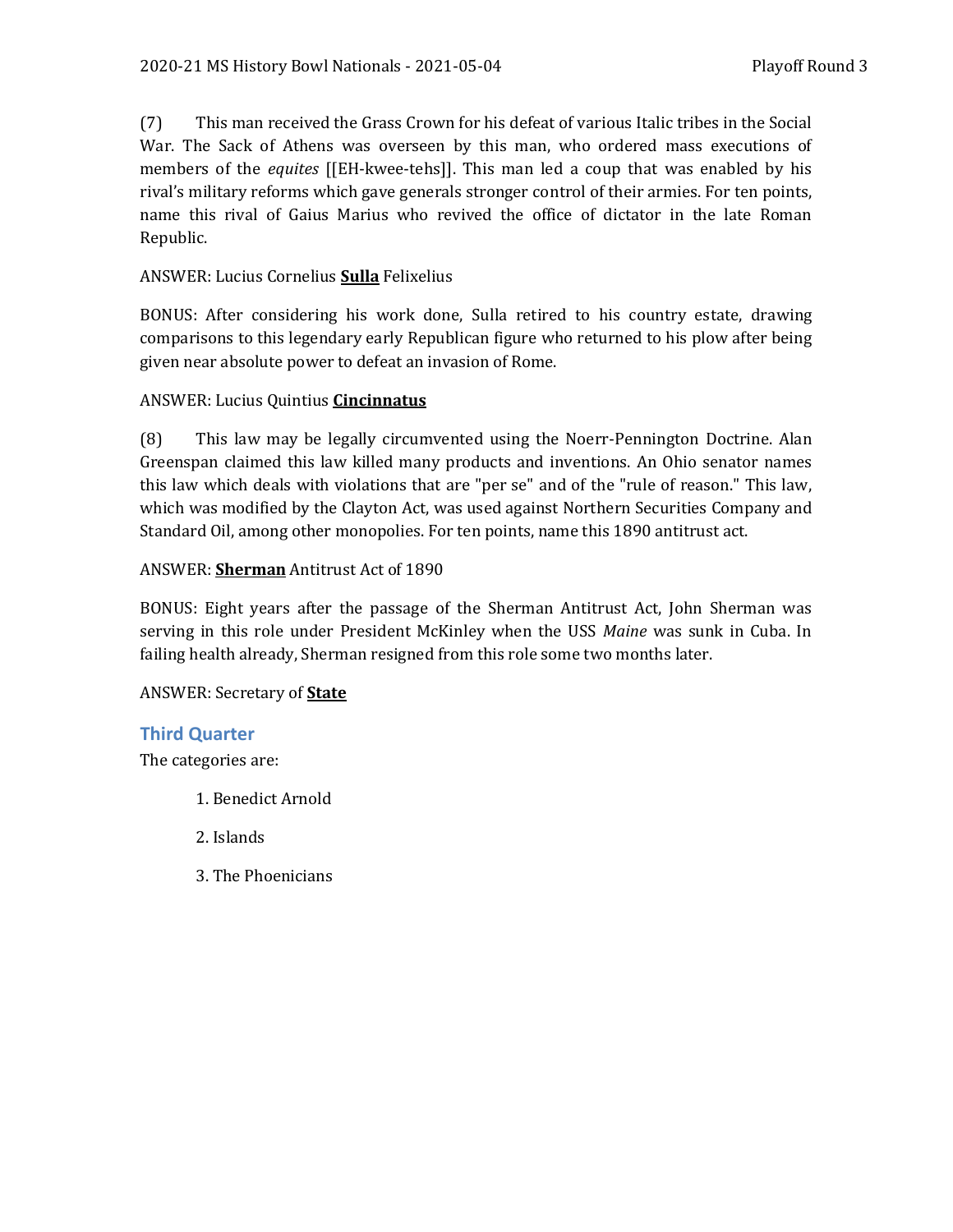#### *Benedict Arnold*

Regarding Benedict Arnold, name the...

(1) State in which he helped capture Fort Ticonderoga, across Lake Champlain from Vermont.

#### ANSWER: **New York**

(2) Military post Arnold offered to surrender to Britain for 20,000 pounds.

#### ANSWER: **West Point**

(3) British officer whose capture revealed Arnold's treason.

#### ANSWER: John **André**

(4) New England colony of which Arnold's ancestor of the same name served as president.

ANSWER: **Rhode Island** and Providence Plantations

(5) Spy ring led by Benjamin Tallmadge which uncovered his treason.

#### ANSWER: **Culper** Ring

(6) British ship on which he fled after his betrayal was uncovered.

#### ANSWER: HMS *Vulture*

(7)

ANSWER:

(8)

ANSWER: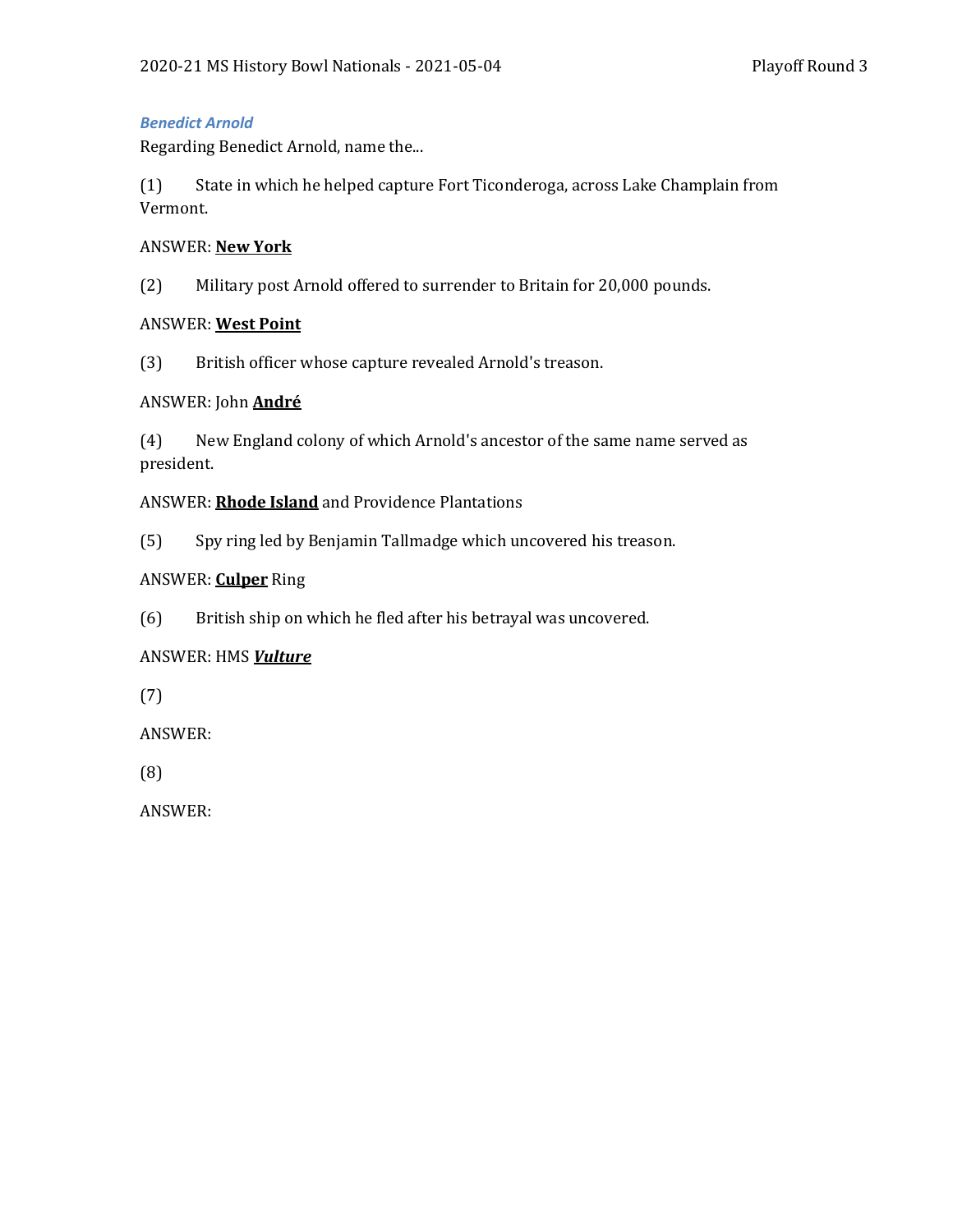#### *Islands*

Name the...

(1) Two countries that swap Pheasant Island in the Basque Country every six months.

## ANSWER: Kingdom of **Spain** and **France** (accept **French** Republic)

(2) Mediterranean Island country whose entire population was awarded the George Cross in 1942.

## ANSWER: Republic of **Malta** (or Repubblika ta' **Malta**)

(3) Archipelago off Morocco where two airplanes crashed into each other in 1977 over Tenerife [[TEN-uh-reef]].

#### ANSWER: **Canary** Islands (or **Canarie**s; or Islas **Canaria**s)

(4) Nation which owns the Arctic archipelago of Svalbard, which is entirely visa-free per a 1920 treaty.

## ANSWER: Kingdom of **Norway**

(5) Danish island that was occupied by the Soviets after Gerhard von Kamptz was told to surrender to the Allies.

### ANSWER: **Bornholm**

(6) Autonomous Swedish-speaking archipelago which the League of Nations ruled to be Finnish.

# ANSWER: **Åland** [[OH-lund]] Islands

(7)

ANSWER:

(8)

ANSWER: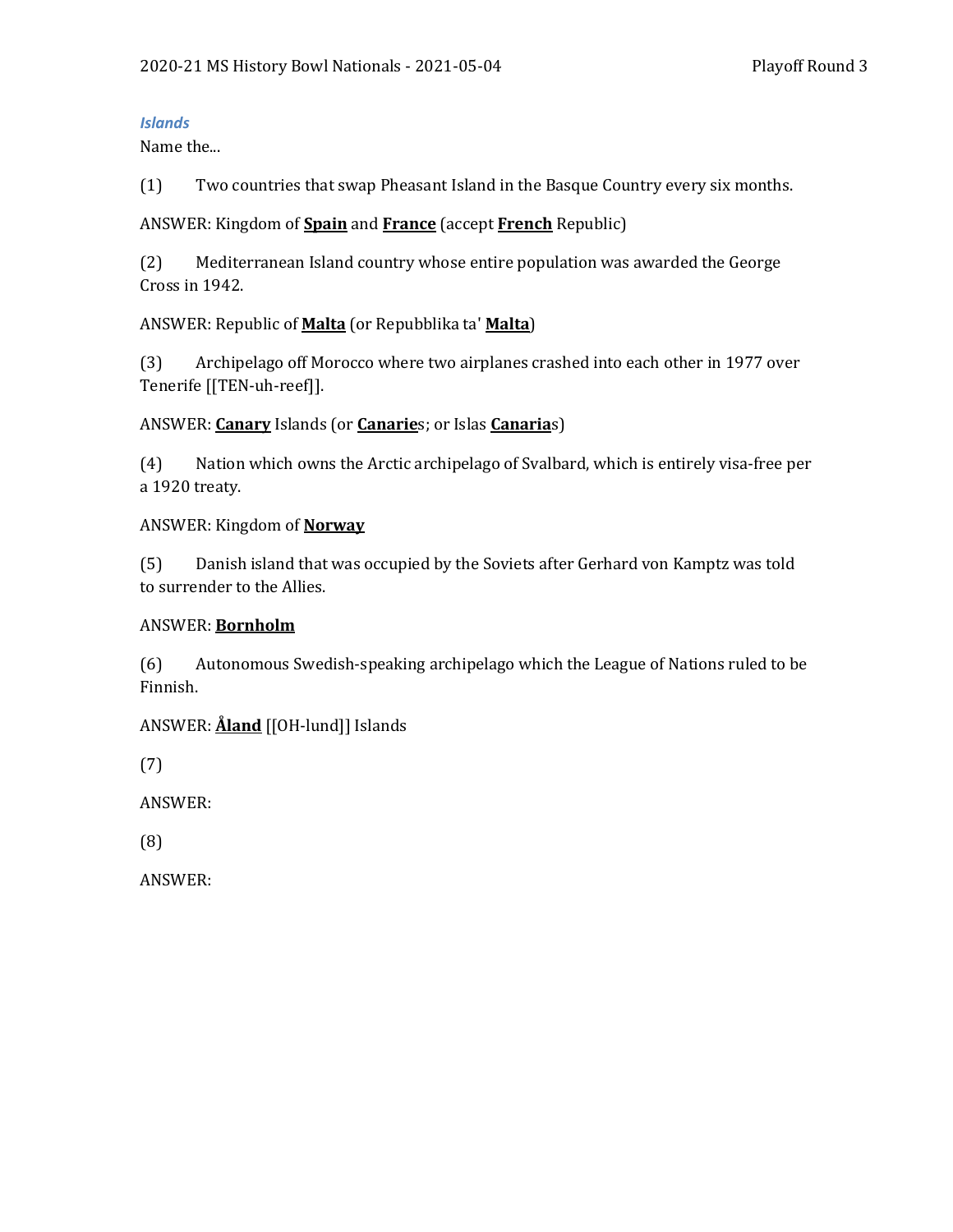#### *The Phoenicians*

Regarding the Phoenician civilization, name the...

(1) City they founded which fought Rome in the Punic Wars.

#### ANSWER: **Carthage**

(2) Natural reddish-purple dye named after a Phoenician city.

## ANSWER: **Tyrian** purple (accept **Tyre**)

(3) Native tree depicted on the modern flag of Lebanon.

#### ANSWER: **Cedar**

(4) Mediterranean island occupied by Quintus Balearicus after the Second Punic War.

#### ANSWER: **Mallorca** [[mah-YOR-kah]]

(5) Afro-Asiatic language family to which their language belonged.

#### ANSWER: **Semitic** Family

(6) Mythical king of Thebes who brought their alphabet to Greece.

#### ANSWER: **Cadmus**

(7)

ANSWER:

(8)

ANSWER: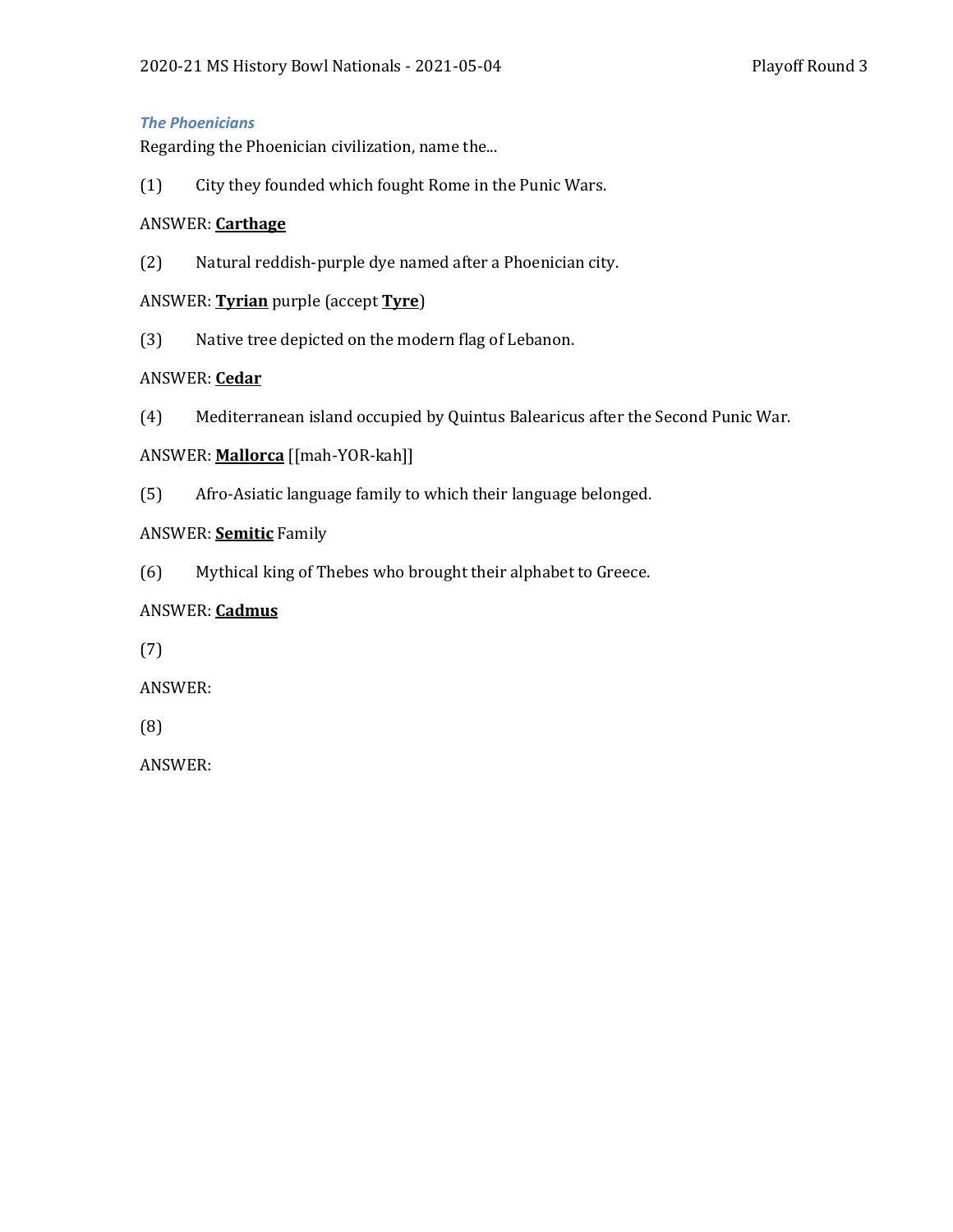# **Fourth Quarter**

(1) **One of this party's early presidential nominees was the inventor of the first American locomotive,** *Tom Thumb***. Peter Cooper ran for president under this party, as did James Weaver (+) in 1880. This party condemned one act as the "Crime of 73" and called for the reversal of the Specie Resumption Act of 1875. (\*)** For ten points, name this short-lived political party often named after a word for paper currency.

ANSWER: **Greenback** Party (accept **Greenback**s; accept **National Independent** Party; accept **Greenback** Labor Party)

(2) **This ruler founded the Cadet Corps and Secret Office of Investigation. Married to Frederick William, Duke of Courland, this empress had an affair with Ernst Johann von Biron, influencing her to favor (+) Baltic Germans in St. Petersburg. This ruler's reign is traditionally considered a "dark era" by Russian historians. (\*)** For ten points, name this empress of Russia, who succeeded the grandson of her uncle, Peter the Great.

ANSWER: **Anna** of Russia (accept **Anna** Ioannovna; accept **Anne** in place of **Anna**)

(3) **This artist worked with Andy Warhol on a painting called** *Olympics***, on which Warhol painted Olympic rings accompanied by this artist's stenciling of African mask-like heads. This artist's painting of a (\*) skull,** *Untitled***, was sold for over \$110 million, the most expensive painting by an (\*)** American artist. For ten points, name this New York graffiti artist who died in 1988 from a heroin overdose.

ANSWER: Jean-Michel **Basquiat**

(4) **A celebrated mausoleum in this city is named for Roman empress consort Galla Placidia [[GAH-luh plah-SID-ee-uh]]. This city served as the capital of the Ostrogothic kingdom until it was reconquered by the (+) Byzantines in 540 AD, after which its Basilica of San Vitale [[vee-TAH-leh]] became home to a mosaic of Justinian and (\*)** Theodora. For ten points, name this city in the Emilia-Romagna region of modern Italy.

#### ANSWER: **Ravenna**

(5) **Joseph Mason painted backgrounds for this man's best known work, which was printed as the "Double Elephant Folio." Scientists doubt this man's banding experiment for having a 40 percent rate of return. (+) Specimens depicted by this man were sent to him from Nathaniel Jarvis Wyeth's expedition and feature extinct (\*)** birds such as the passenger pigeon. For ten points, name this French-American ornithologist who published *The Birds of America*.

ANSWER: John James **Audubon** (accept Jean-Jacques **Rabin**)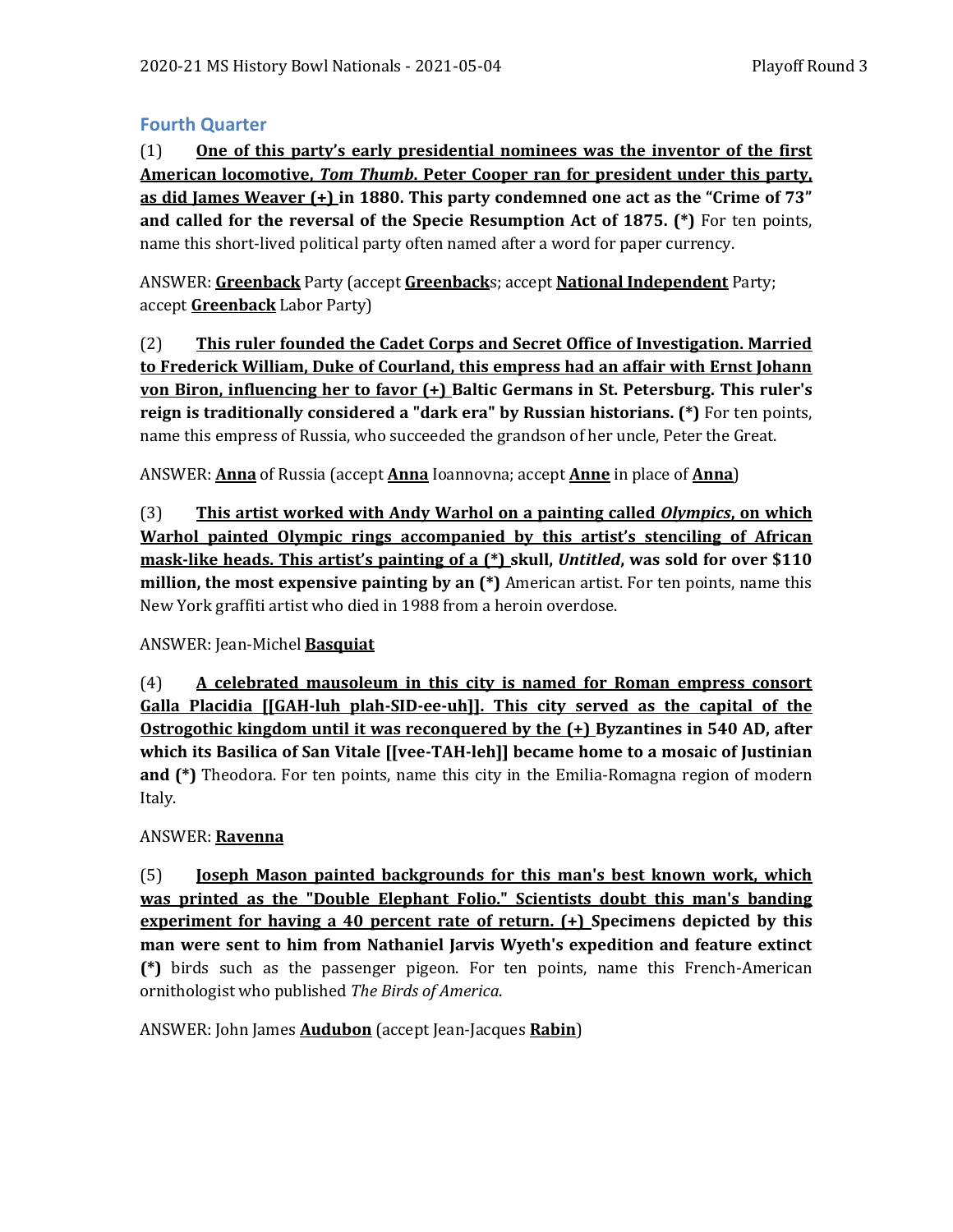(6) **Debby Applegate won a Pulitzer Prize for a biography of this man titled** *The Most Famous Man in America***. A confession that was reported to Elizabeth Cady Stanton resulted in a court case dealing with this man's affair with Elizabeth Tilton. (+) Sharps manufactured a set of weapons sent to abolitionists in Kansas that became known as (\*)** this man's namesake "bibles." For ten points, name this abolitionist orator who was the brother of the author of *Uncle Tom's Cabin*.

ANSWER: **Henry** Ward **Beecher** (prompt on "Beecher" or "Harriet Beecher Stowe" after "Uncle Tom's Cabin" is mentioned; accept **Beecher**'s Bibles before "Uncle Tom's Cabin" is mentioned)

(7) **A combined force lifted the siege at this battle via Operation Pegasus. Operation Niagara was launched during this battle, at which William Westmoreland planned to use (+) nuclear weapons. This battle followed the Hill Fights and the Battle of (\*)** Dak To [[DAHK TOH]]. For ten points, name this 1968 Vietnam War battle in which a besieged American force avoided losing to the North Vietnamese in Quảng Trị [[KWAHNG TREE]] Province.

ANSWER: Battle of **Khe Sanh** [[KEH-SAHN]]

(8) **Originally part of the "Home Publicity" program, this five-word phrase is often conflated with a national attitude typified by the "stiff upper lip." During an imitation that became popular during the (+) COVID-19 pandemic, the second part of this phrase is replaced with "wash your hands." Often written below a Tudor (\*)** crown on motivational posters since 1939, for ten points, what phrase was originally created to urge Brits to not panic during the Second World War?

ANSWER: **"Keep Calm and Carry On"**